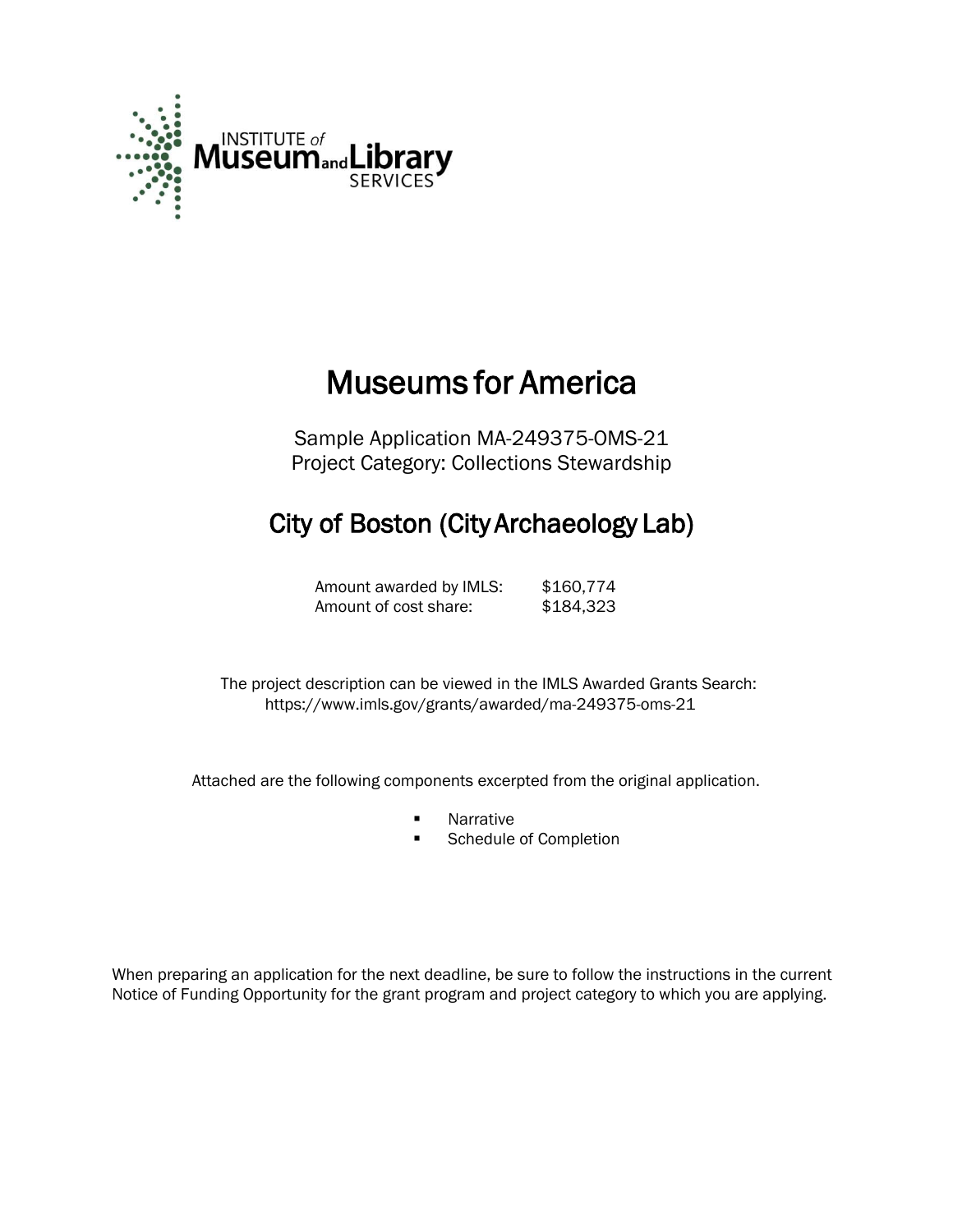## **Project Justification**

Boston will be celebrating its 400th anniversary in 2030. Historical museums and institutions across the city are preparing their 17th-century collections for public interpretation and display. The City of Boston Archaeology Program (Program) and Laboratory (Lab) curate the largest and most diverse assemblage of objects from the first decades of Boston's history. Most of these collections, however, remain uncataloged and inaccessible to the public.

The Program seeks \$184,323 in IMLS funding as part of a \$345,097 Collections Stewardship and Access project to digitize approximately 100,000 artifacts from c. 1630-1650 archaeological sites in Boston. This Boston 400 Digital Archaeology Project (Project) will make these artifacts available to the public for the first time through an online searchable database, webpages, and exhibition.

The Lab is the repository of four uncataloged archaeological collections from sites dating to the 1630s. These sites were identified as being in need of rehousing, cataloging, and digitization during a 2012 collections assessment of the collections curated at the Lab at the time of the assessment, now known as the Lab's "legacy" collections.

The four uncataloged collections included in this Project are housed in 100 1-cubic-foot boxes, averaging an estimated 1,000 artifacts per box (based on previous digitizing projects). The majority of these collections date to the early 17th century. These four collections represent 8% of the 1,250 remaining legacy collections boxes in the Lab repository in need of digitization and some of the highest research potential.

All four of these collections were excavated in the 1980s as part of the same large-scale survey in the Charlestown neighborhood of Boston. Though archaeological summary reports were published on each site's general findings (see Supporting Documents for references), the artifacts recovered were never fully catalogued, and the contents of the 100 boxes remains fundamentally unknown. The reports indicate that these collections contain significant, though not fully analyzed, historical data from the 17th century.

The four uncataloged collections to be digitized in this proposed project collections are:

# **● The John Winthrop Great House Site (1629-1635)**

In 1629, an advance team built Governor John Winthrop's Great House in the Charlestown neighborhood of Boston, then its own town. Winthrop used the one-room Great House as his personal home and office until 1630 when he moved across the Charles River to found the town of Boston. Charlestown is now part of Boston. The Great House remained a public building in Charlestown serving as a general meetinghouse for the Court of Assistants, the predecessor of the General Court. It was excavated by the Public Archaeology Laboratory, Inc. (PAL) in 1985 during surveys ahead of a proposed highway tunnel through Boston and Charlestown known as the Central Artery/Tunnel, or "Big Dig." It remains the oldest English colonial habitation site identified in Boston. This collection is part of the uncataloged 50-box Long Ordinary/Three Cranes Tavern collection.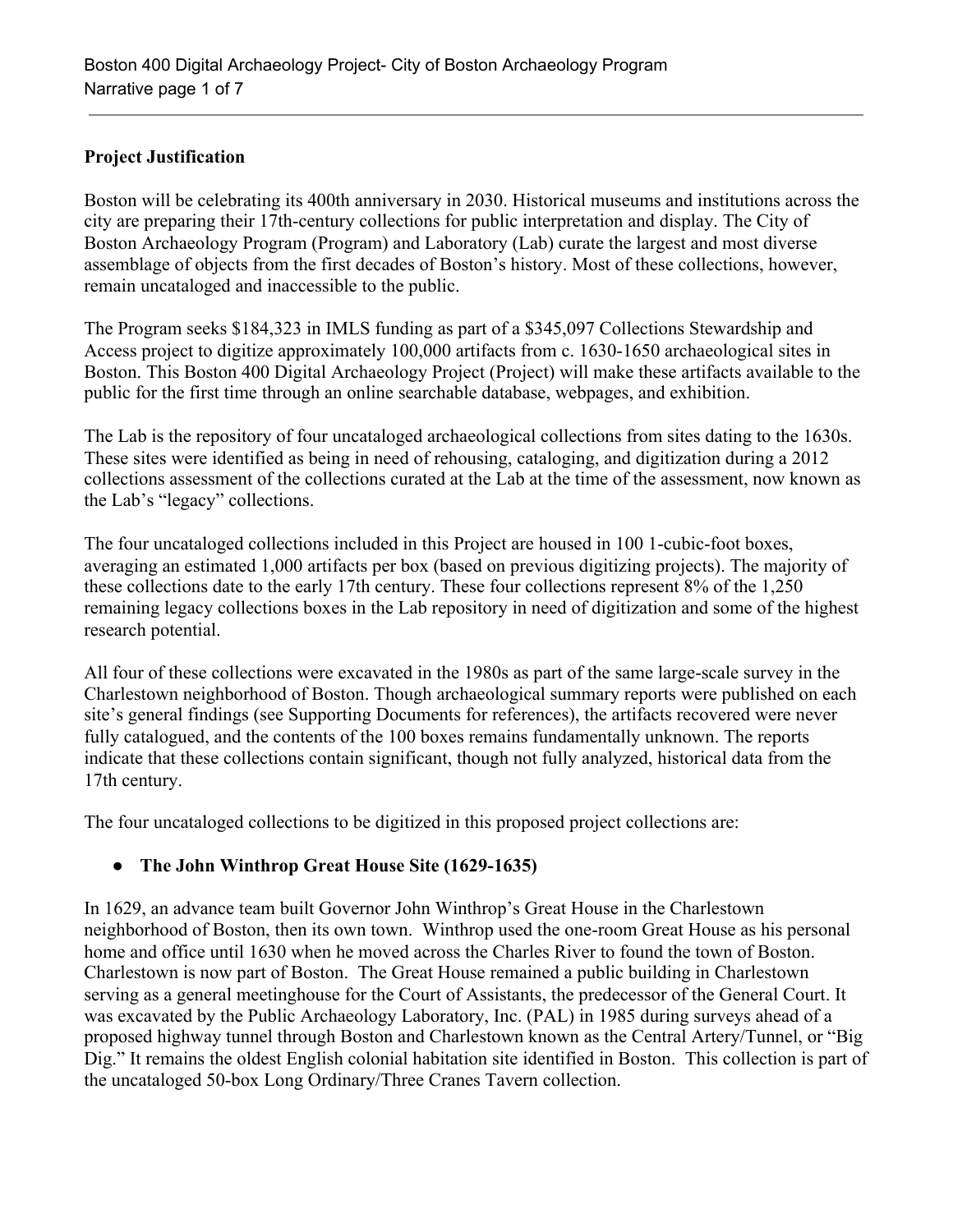# **● The Long Ordinary/Three Cranes Tavern Site (1635-1775)**

Robert Long purchased the Winthrop Great House in 1635, added a large addition, and transformed it into both his family's home and a tavern/ordinary. Its central location within Charlestown, along with its neighboring seaport and marketplace, made it a popular destination for those individuals traveling to and living in the area. Following Robert's death and the transfer of the Tavern to his son John and John's wife Mary (Winslow) in 1663, the tavern began to be referred to as the "Three Cranes Tavern," and the new owners expanded the building again. John and Mary added a new private residence, wine cellar, hearth, walls, and brewery, all of which were documented during the survey. The tavern stood until it was destroyed on June 17, 1775 by British soldiers who burned Charlestown during the Battle of Bunker Hill. Archaeologists recovered foundations of the Great House and Long Ordinary along with thousands of 17th century artifacts, including an intact 17th century privy (outhouse). The uncataloged collection totals approximately 50,000 artifacts currently housed in 50 one-cubic-foot storage boxes.

# ● **The Smith House Site (1644-1691)**

Shipwright John Smith and his family lived in a house on the Charlestown waterfront sometime before 1644 until 1691. Archaeologists discovered the foundations of Smith's house in 1985, unexpectedly, beneath a later 18th century distillery site. The older house site was fully excavated by archaeologists from PAL in 1987. The artifacts include household items from the Smith family, a middle-class family of the early 17th century. The assemblage also includes pottery kiln fragments from the Smith's neighbor, Philip Drinker. Drinker moved to the neighboring property in 1635 and became the first English potter in New England. These pottery kiln fragments, which were likely used as fill in the late 17th century to cover the Smith House foundations, remain the only surviving evidence of Drinker's potting workshop and a significant part of the nation's early industrial history. In total, 22,072 artifacts housed in 30 1-cubic-foot boxes were recovered from this site. The paper inventory of these artifacts includes a total artifact count, but lacks detailed artifact descriptions and metadata of a complete artifact catalog.

# **● The James Garrett House Site (1635-1656)**

Merchant James Garrett and his family moved from England to a house on the Charlestown shoreline in the early 1630s to escape the conflicts of the English Civil War. He lived on the property until returning to England in 1656, selling his land and house to Samuel Beadle. The foundations of his house were discovered by ICA as part of the archaeological surveys ahead of Boston's Big Dig. The archaeologists found a wooden cellar structure from Garrett's house with fills inside it dating to the 1640s-60s including artifacts suggesting Massachusett Native American occupation just prior or concurrent to the Garrett occupation. The site's artifacts are housed in 20 cubic-foot boxes totaling approximately 20,000 artifacts.

When fully digitized, these 17th-century collections can contribute significantly to the celebrations and interpretations of the Boston 400th celebrations in 2030. Initial examination of these collections indicate they will include the full diversity of artifacts recorded by our cataloging system's functional category of metadata (see link in supporting documents for an example), including: architecture, arms,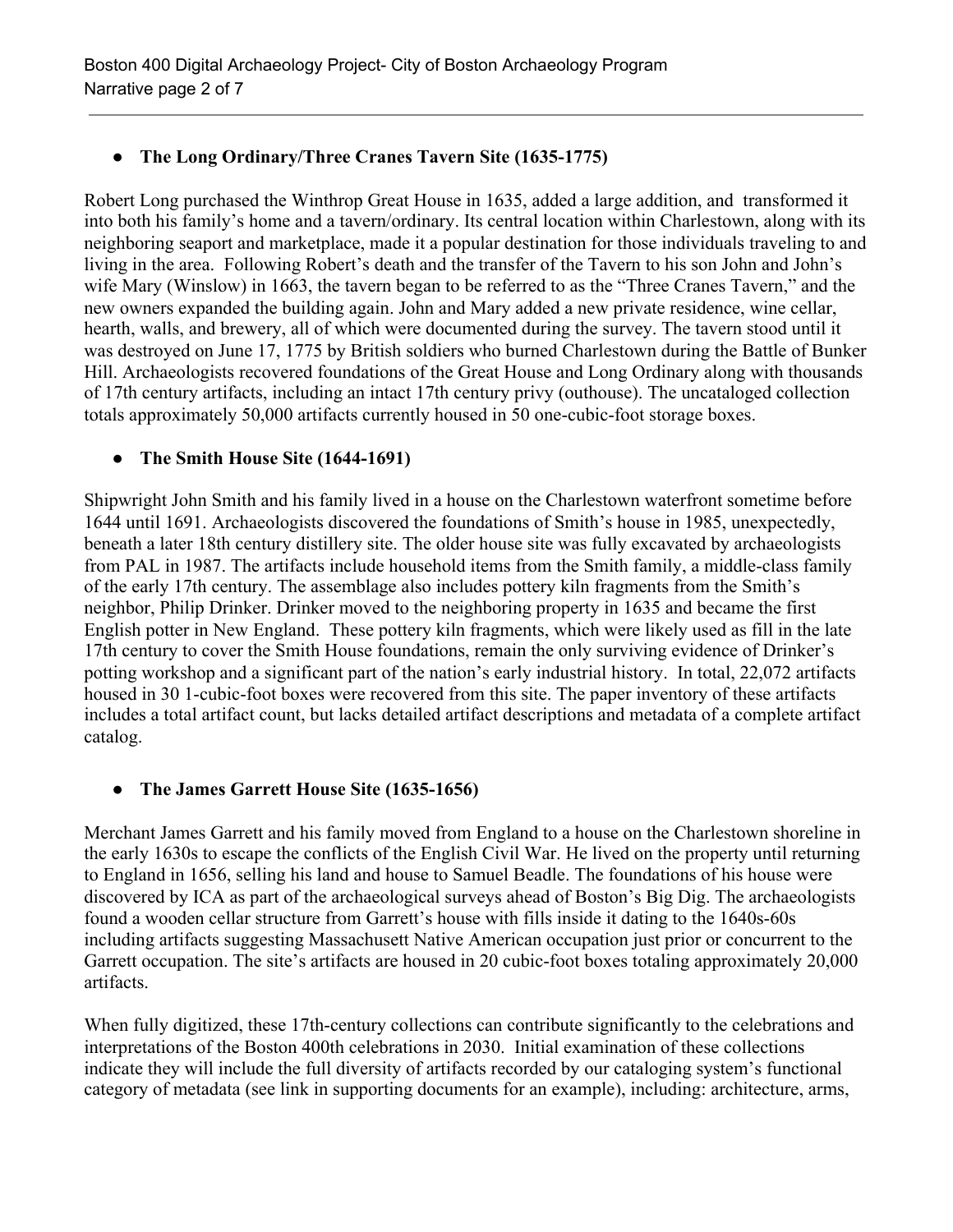commerce, education, food and beverage, furniture and household equipment, heating, industrial, lighting, literacy and arts, mechanical objects, medical and chemical, military, mortuary, person, recreation and leisure, religion and magic, containers, and transportation. These collections will be able to provide a more detailed, nuanced, and complete view into Boston's first years than existing historic documents and museum collections held by other institutions are able to, alone.

These four archaeological sites were excavated because they were deemed significant enough to be included in the National Register of Historic Places due to their documented historic significance and relatively intact archaeological nature at the time of their excavation.

Currently these collections are housed in non-archival storage bags, artifacts of multiple materials and types (iron and bone for example) are housed together in often-unsealed bags, and none are cataloged. Researchers, the general public, and other museums are not aware of these collections, and the lack of a complete catalog makes access and awareness of their contents impossible. Without this project, the conditions of the collections will degrade and their research potential will remain unknown beyond the general analysis conducted for their final report.

Four groups will directly benefit from this project:

- Boston 400th will benefit from a large assemblage of early 17th century artifacts being newly introduced and available to the public for study, interpretation, and exhibition.
- The public will benefit during the project through daily posts to our more than 20,000 social media followers publicizing the existence of the artifacts in these sites, promoting the grantor, and encouraging visitors and researchers to view and use our collections in person and online.
- The archaeological and historical research community will benefit from expanded access to data and images beyond the current limitations of direct in-person on-site access and leading to opportunities for researchers to contribute new contemporary analysis, interpretation, and publications of these artifact assemblages. See letters of support from stakeholding institutions are in the Supporting Documents section.
- The City Archaeology Program benefits from the digitization project because it will improve the stability and housing of the collections, increase the ability of the Program's staff to manage and search the contents of the collections, aid the staff in connecting the collections to potential researchers, and allow the staff to use the collections efficiently and effectively for exhibit and public outreach.
- Finally, the exhibits created by this project at the Laboratory will benefit the public, researchers, and the Program as they will allow for engagement with the actual artifacts from Boston's earliest English residents as well as to alert other institutions who may wish to incorporate our artifacts and their stories into their outreach activities closer to the 2030 anniversary.

The Project will advance a strategic plan of the Program: to digitize the legacy collections and make them accessible to the public. This Project will digitize a significant remaining portion of the uncataloged older collections at the Lab and make them accessible to staff, researchers, and the public through an online database and artifact images, and sharing the presence of these important collections with the public, researchers, and other institutions for the first time.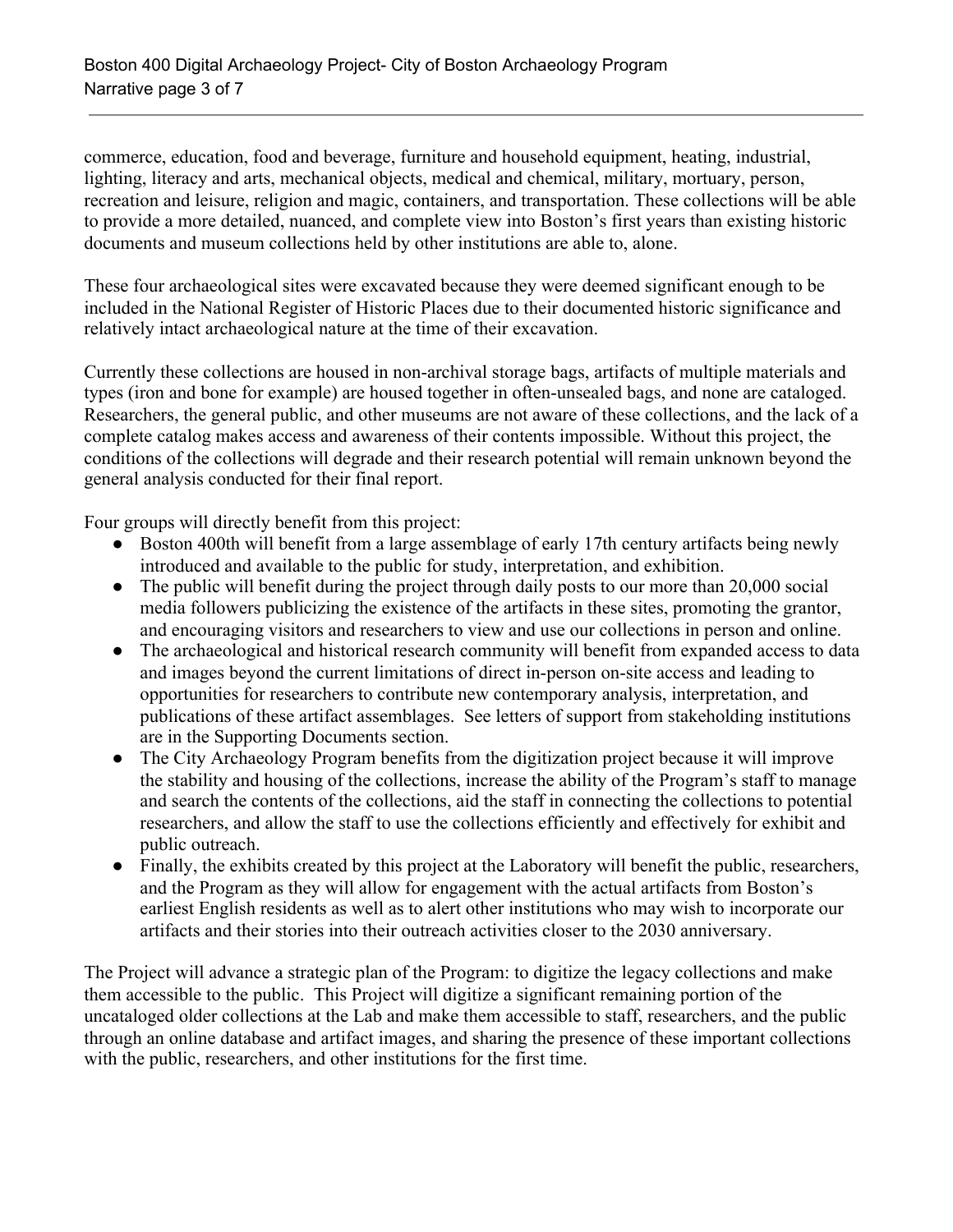This Project will meet the goals of the Museums for America grant program's Collections Stewardship and Access category because it addresses a key goal in the Program's strategic plan (cataloging and digitization); it represents a proven and tested methodology for cataloging and digital dissemination to increase public access of the museum's collections; its work flow and scope are achievable and effective; and it produces tangible spreadsheets, databases, social media posts, and exhibits with measurable impacts through usage and visitor statistics. The Project strengthens the ability of the City of Boston Archaeology Program and Laboratory to serve our public.

#### **Project Work Plan**

The Project will be performed by a team of four: a Project Director, Laboratory Manager, two Collections Technicians, and a small team of highly-trained volunteers. The Project will be supported by a Project Advisory Board. The Board was developed specifically for this project and consists of local and recognized professionals in archaeological collections management, historic preservation, public history, exhibition, and local Native studies. See the Project Staff document in Supporting Documents for full descriptions, names, and CVs of the team and the Board advisors' letters of commitment included in the Supporting Documents. This proposal has been reviewed by the Advisory Board.

The estimated 100,000 artifacts included in this Project will be made public through two key phases: Digitization and Dissemination.

#### Digitization Phase:

The Program will utilize its tested Boston Digital Archaeology Program (BDAP) artifact processing protocols to achieve the initial digitization phase goals of this Project. The City Archaeologist (Project Director) developed and refined this set of artifact processing activities by combining the nolonger-supported MS Access-based Massachusetts Artifact Tracking System (MATS) database and the Monticello-based Digital Archaeological Archive of Comparative Slavery (DAACS) into an in-house Google Cloud-based system that produces standardized spreadsheet catalogs. The fundamental structure of the catalog system is free and shareable to anyone with a Google account and cataloging can occur anywhere or on any device with an internet connection.

Most recently, these digitizing protocols have been thoroughly tested as part of a successful 2-year long NEH Humanities Collections and Reference Resources grant to digitize 180,000 artifacts from four Revolution-related sites in Boston (PW-264199-19), which will be concluding just prior to the commencement of this grant's proposed schedule.

The well-tested rate of digital processing of archaeological collections by the four trained and experienced Project staff and a small team of volunteers is **two boxes/week**. Digitizing the contents of the 100-box assemblage will take 1 year.

The products created during this phase of the project will include:

- $\bullet$  ~100,000 rehoused artifact in ~70,000 labeled new archival plastic bags and 100 archival boxes
- 4 artifact catalog spreadsheets (.csv and .xls format)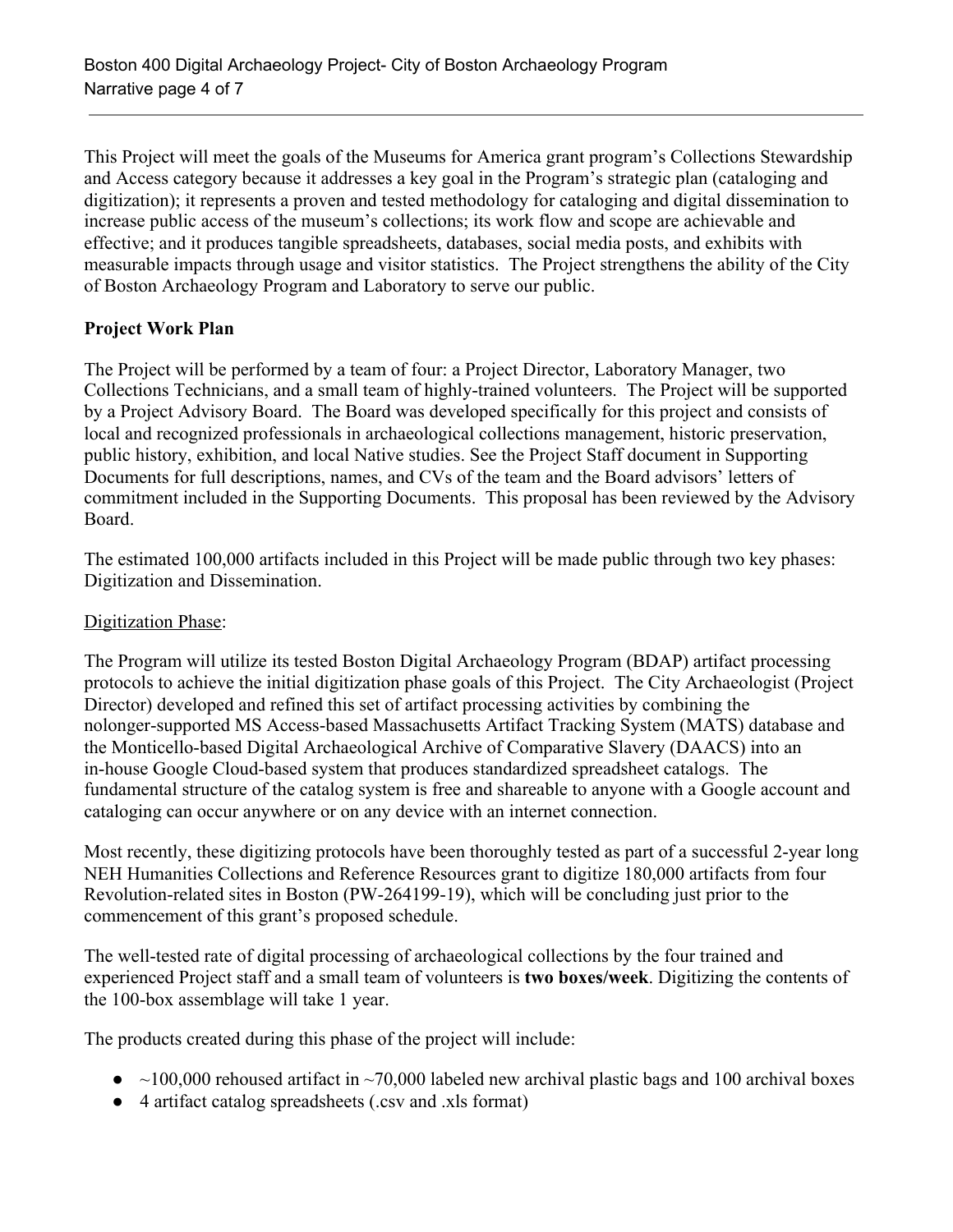- 70,000 high resolution archival TIFF images, and derivative JPEGs for Omeka.net upload
- Four collections containing 70,000 lots uploaded to bostonarchaeo.omeka.net artifact database

The BDAP protocols are:

- TASK 1: Sort artifacts into lots by provenience.
	- Lots defined as: a group of artifacts from the same provenience (vertical and horizontal location on a site) that can be described the same (material, decoration, part) in all ways except for size or weight.
	- Place artifacts into archival .4 mil zip-lock bags with permanent marker labels on the bags.
	- Performed by: Collections Technician, Project Director, Laboratory Manager, and volunteers.
	- Evaluation: Identifications confirmed by Project Director and Laboratory Manager. Response to issues: Additional training by Project Director in artifact IDs
- TASK 2: Catalog lot metadata in digital catalog
	- Artifact lot metadata includes: project name, site name, provenience, count, material type and subtypes, part, decoration, function, and comments.
	- Each artifact lot is given a unique database record number.
	- Metadata established and defined by DAACS and MATS.
	- Print high density polyethylene (HDPE) artifact tag with metadata and scale
	- Performed by: Collections Technicians. Supervised by: Laboratory manager.
	- Evaluation: monthly report of accuracy of 100 random lots cataloged. Response to issues: additional training in protocols, additional checking by Lab Manager.
- TASK 3: Photograph artifact lots
	- Create TIFF and JPEG images of each artifact lot (See link in supporting documents for an example)
	- Equipment: Nikon D3300 Digital SLR cameras, Interfit F5 Three-Head daylight Fluorescent Lighting Kit with Boom Arm, and light box
	- Performed by: Collections Technicians
	- Evaluation: Laboratory Manager performs an image audit to confirm an image for each lot. Response: Re-take poor photos or create missing photos.
- TASK 4: Upload lots onto Omeka.net artifact database using catalog metadata and JPEG image
	- Performed by: Laboratory Manager and Project Director
	- See link in supporting documents for an example.

#### Dissemination Phase:

Dissemination of the results of this project will be done through social media posts, a new webpage and web exhibit on boston.gov/archaeology for each assemblage, and a final exhibit at the Laboratory.

Collections Technicians will identify artifacts with engaging stories and appearances for social media posts shared with the more than 20,000 followers of the Program's Facebook, Twitter, and Instagram followers using the appropriate grantor-defined funding acknowledgement tag. These near-daily posts will provide the public with daily updates on the project, engage them in discussions on the artifacts,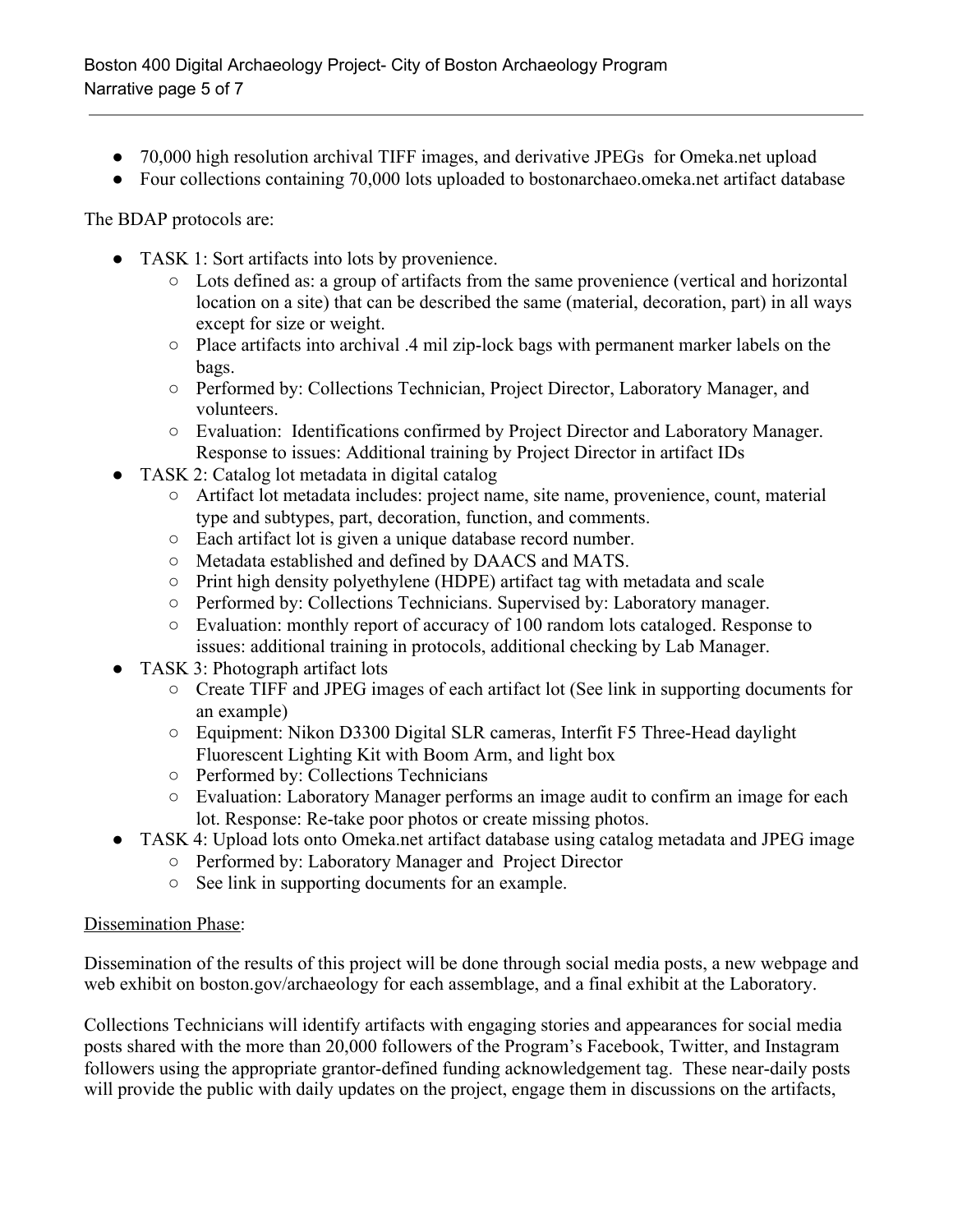and create awareness of the project and its results among the general public and researchers alike. Social media has been a primary and successful source of most of the Program's media opportunities and research visits.

The Project Director will create a webpage for each of the four sites included in this project on Boston.gov. See link in supporting documents for an example.

 The webpages will each include a summary of the site history, the archaeological dig there, and the results of the dig, all compiled from the existing archaeological reports. The Director will also create a new Adobe Spark-based online exhibit for each of the collections focusing on artifact highlights that tell the stories of each site and their artifacts. Drafts of these web pages and exhibits will be distributed to the Advisory Board for comment. The web pages will serve as the clearinghouse and dissemination of digital products from the project including: the PDF/A scanned archaeological site report, artifact catalog spreadsheet, omeka.net database link to the artifact images, and a link to the online exhibit. Drafts of all web and exhibit products will be distributed among the Project Advisory Board for comments and editing before going live.

At the end of the digitizing phase, the Project Director and Laboratory Manager will assemble artifacts of the four archaeological sites into an on-site public exhibit on the Archaeology of Boston's 400th at the Laboratory. This exhibit will include approximately 100 artifacts, printed materials, and archival documents in a 100 square foot exhibit within the 200 square feet of museum exhibit space in the Laboratory's exhibit cases. A draft of the exhibit text and artifact list will be distributed to the Advisory Board for comment. The exhibit will be inclusive of the diverse histories and artifact types included on these sites, and it will remain up for six months. A final goal of this project is for this dissemination to result in increased scholarship and research on these sites and the inclusion of their data and artifacts in future public products during the 400th celebrations in 1630.

The Project has several risks, most of which were already encountered in the recent Covid-19 related shutdowns during our recent NEH-funded project, which has a similar scope of work. The primary risk of this project is the ongoing impacts of the Covid-19 pandemic, if shutdowns prevent easy access to the collections and exhibit during the 2021-2023 period though the Program and Laboratory have already weathered the pandemic well.

The Program and Laboratory are City-funded and do not have many of the same overhead costs and financial risks associated with traditional stand-alone museums that may rely on donors, admissions, and other sources of funding at direct risk of shutdowns. As such, though the Program was closed for over 6 months to the public, it has had no significant impact on staffing or project productivity due to COVID-19. However, if closures continue or return, there will be little justification in creating in-person exhibits at the Laboratory. Therefore, web-based exhibits are currently a primary goal of this Project, but these will be designed to have a parallel in-person experience if possible.

# **Project Results**

Once completed, scholarly access to these collections will increase. Currently, each of the collections included in this Project remain understudied by researchers. No analysis has included their entire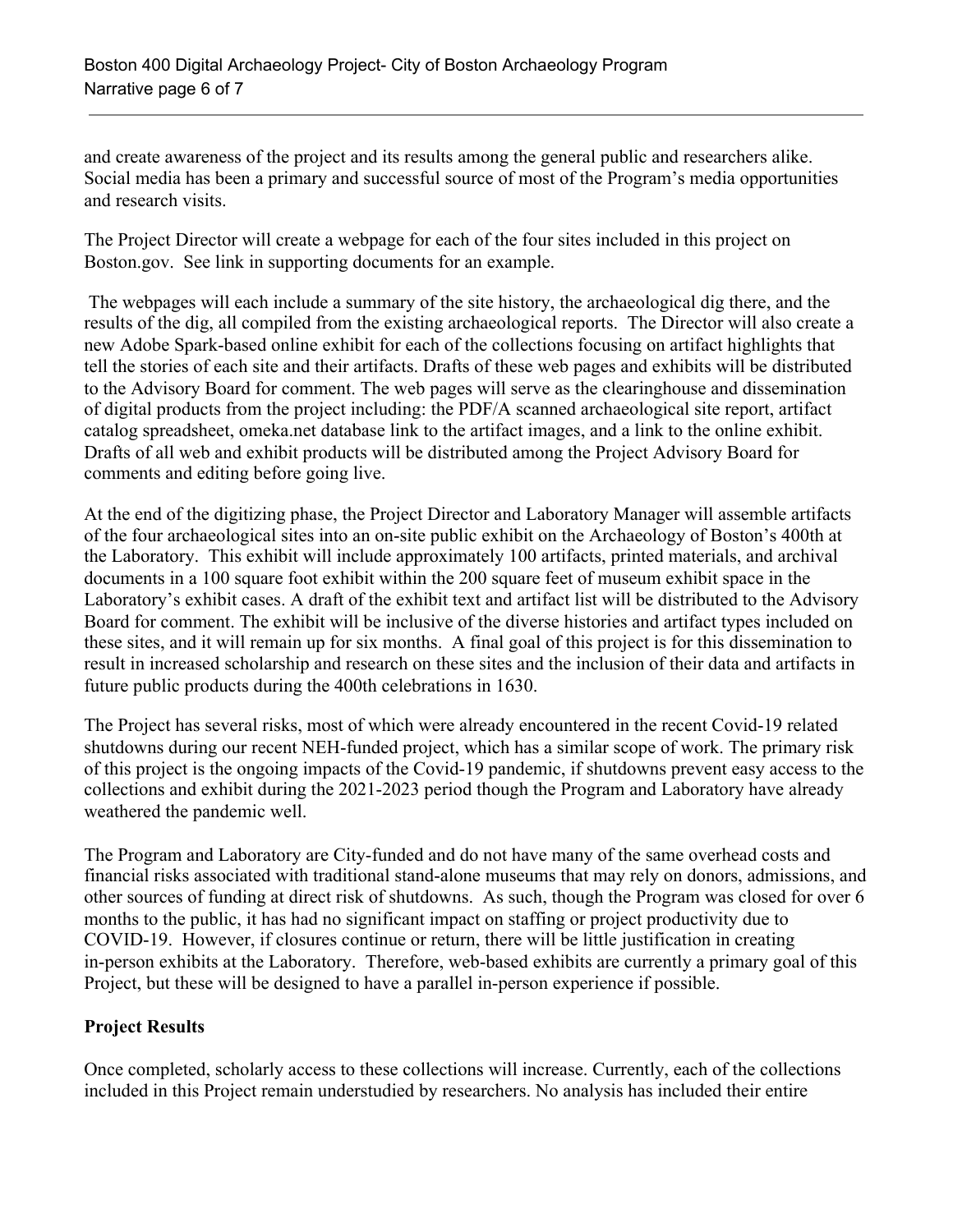assemblages in detail as there has never been a catalog of their contents, and their grey literature reports represent a preliminary study of the artifacts. See Supporting Documents for a list of the archaeological reports associated with these four sites and publications related to their artifacts.

The majority of the research done on these sites was performed in the 1980s and lacks the inclusion of current methodological, theoretical, comparative, and technical analysis that could be done today. The digital data created by this project will be the primary and most-accessible means of interaction with the collections, but the Lab also has the capacity to accommodate multiple researchers, simultaneously. These collections still have the potential to yield new and significant information regarding daily life in the earliest years of Boston's European colonists and Native interactions.

At the completion of this project, each of the four collections will have been re-housed. This re-housing into proper archival plastic bags, organized by provenience, and sorted into artifact lots will greatly improve the overall storage conditions of the collection, their long-term stability and preservation, and their ability to be easily accessed by Program staff due to their proper organization. The sorting of the collections will improve their preservation by separating artifacts currently housed together that directly and negatively impact each other (iron artifacts housed in the same bags as leather shoes, for example). This will also allow for artifacts that need to be stored in different humidity or temperature conditions to be housed accordingly in the appropriate storage areas of the Laboratory.

The digital components of this Project, which includes digital catalog, photographs, searchable online database, website, report scans, and online exhibit will greatly improve access to the collections by all people, including Program staff, the public, and researchers, while also opening the usability and accessibility of the collections to a national audience. Because each artifact lot will have detailed metadata associated with it in the online database, including a photograph of the object with a scale, the necessity of in-person research will be limited allowing for researchers from outside regions to incorporate this research data into their work without the added expense and time of traveling to Boston.

The on-site results include an exhibition at the City Archaeology Lab focusing on Boston's earliest settlement and daily life in the 1630s, which will increase the visibility of the Laboratory to the public, encourage visitors to the Archives center, and co-benefit our neighbors in the building, including the City Archives. Additionally, artifacts from these collections will be made available for inter-museum loan to partner organizations participating in the celebration of Boston's 400th anniversary. The Massachusetts Historical Society, Revolutionary Spaces (formerly the Bostonian Society and Old South Meeting House), and Charlestown Preservation Society have each written a letter of support for this project (see Supporting Documents) and will be made aware of all products created by this Project.

In less than a decade, Boston has an incredible opportunity to shine a light on its history, its impacts to the nation's story, and to reveal the stories of the Native and European people who changed history through their presence, interactions, and the city they founded. By preparing these artifacts, now, through digital cataloging and exhibition with this IMLS Museums for America grant-funded project, the City of Boston Archaeology Program and Laboratory will place itself at the forefront of the Boston 400th anniversary preparations, allowing it to shine alongside the city's leading museums and institutions.